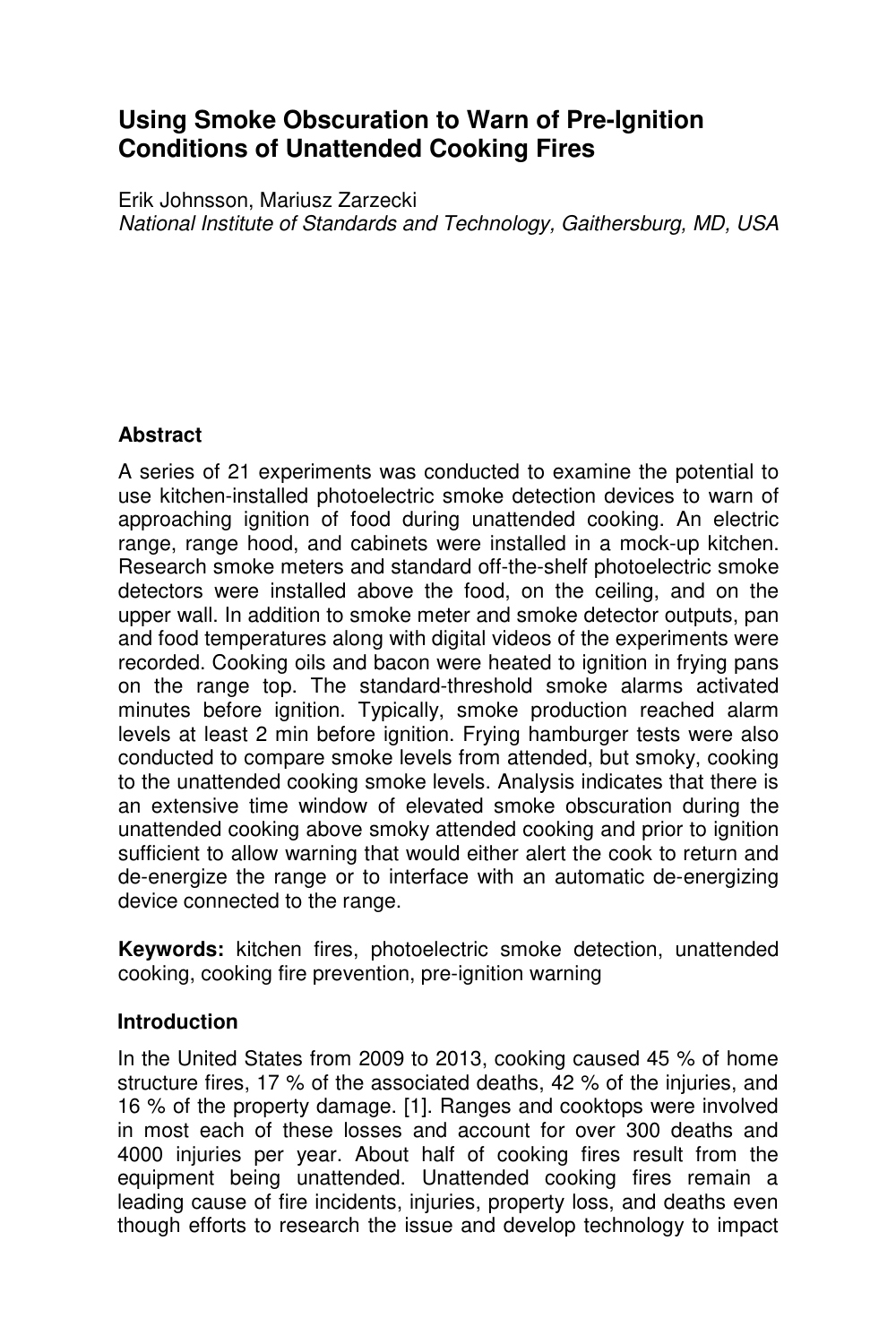the problem have been ongoing for over 20 years. As one of the leading causes of residential fires, unattended cooking fires remain a high priority fire problem requiring solutions.

The National Institute of Standards and Technology (NIST), the Consumer Product Safety Commission (CPSC), Underwriters Laboratories (UL), the National Fire Protection Association's (NFPA) Fire Protection Research Foundation (FPRF), and contractors to these organizations have researched engineering solutions to address unattended cooking fires for nearly 20 years. Most devices conceived for this purpose are thermal and expected to warn of approaching ignition temperatures. Recent work by Dinaburg and Gottuk at Jensen Hughes and sponsored by the FPRF and NIST developed recommendation for a test standard for cooking pre-ignition detection devices [2]. In 2015, the Association of Home Appliance Manufacturers (AHAM), in cooperation with Underwriters Laboratories (UL), proposed a modification to the 16th edition of UL 858 standard Cooking Oil Ignition Test for electric ranges [3] which has been adopted and will be effective April 4, 2019. The revised standard considers and tests any built-in device designed to prevent ignition of food on the range.

For most studies of this problem, the focus on detecting approaching ignition has been range-centric; i.e., the solution needed to be connected to the range to interrupt the heating process during unattended cooking to prevent ignition [4, 5, 6]. However, NIST's recommendation in 1996 was to explore smoke as the most reliable and early warning of approaching ignition [7]. Due to nuisance alarms, smoke alarms have not typically been deployed in kitchens and are not listed for such use. Detection and alarming of smoke levels would necessarily need to be external from the range, probably on the ceiling, and would need to interface with a range to shut it down in the event of approaching ignition. NIST recently decided to revisit the potential for using smoke to enable warning of approaching ignition. To be effective, a time window needed to be found between normal cooking smoke levels and approaching-ignition smoke levels generated by unattended cooking. A smoke level threshold could then be set which allowed for sufficient time for the homeowner to hear an alarm and respond or for automatic range shutdown to be initiated prior to ignition.

# **Experimental Description**

Experiments were designed to explore the smoke produced by unattended cooking of various foods. The foods and pan sizes and materials were selected based partly on the experiments performed by Dinaburg and Gottuk [2] and the results generated by particular combinations. The presence and operation of a range hood was also added to this effort. The goal of the experiments was to generate data that could be analyzed to establish the relationship between smoke and time before ignition for fire prevention. Relatively smoky normal cooking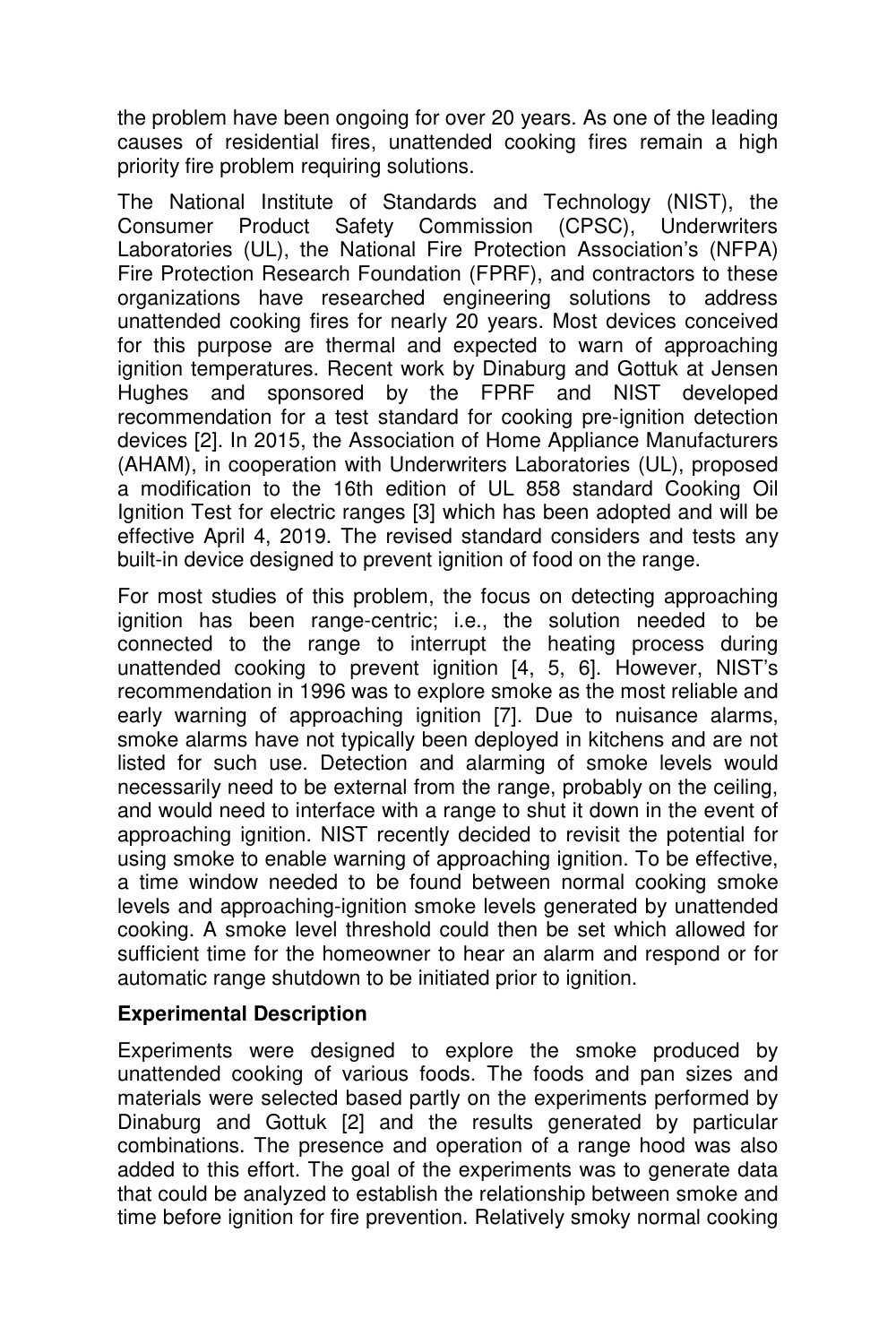was also needed to determine if it could be differentiated from the unattended cooking smoke levels.

The experiments were conducted at NIST in a room 3.0 m wide x 2.45 m tall x 3.2 m deep with a 9.1 m wide and 2.0 m tall opening and a 0.44 m soffit which allows the smoke to be exhausted out of the test area and thought the exhaust duct. A room diagram is shown in **Fehler! Verweisquelle konnte nicht gefunden werden.**. A kitchen mockup was built using cement board cabinets and a built-in range and a range hood. A residential electric (coil burner) range was purchased and installed. A large front burner on the range with a 1.95 kW rating was used. The range hood exhausted above the false ceiling to the room exhaust and operated at 104 L/min (220 ft<sup>3</sup>/min). NIST used the same 25 cm (10 in) diameter stainless steel pans Jensen Hughes determined led to fastest ignition [2].



Fig. 1. Top view of the instrument layout in the test room.

Measurements included power and current used by the range, smoke obscuration, and temperatures. Smoke was measured above the range, on the ceiling, and on one wall primarily with laser-based smoke meters and photoelectric smoke detectors. Temperatures were measured at the pan and also at each smoke measurement device location. Two high definition video cameras and a digital still camera were used as well.

Table 1 provides the matrix of tests and their conditions. Canola oil and peanut oil were chosen for the NIST study because the Jensen Hughes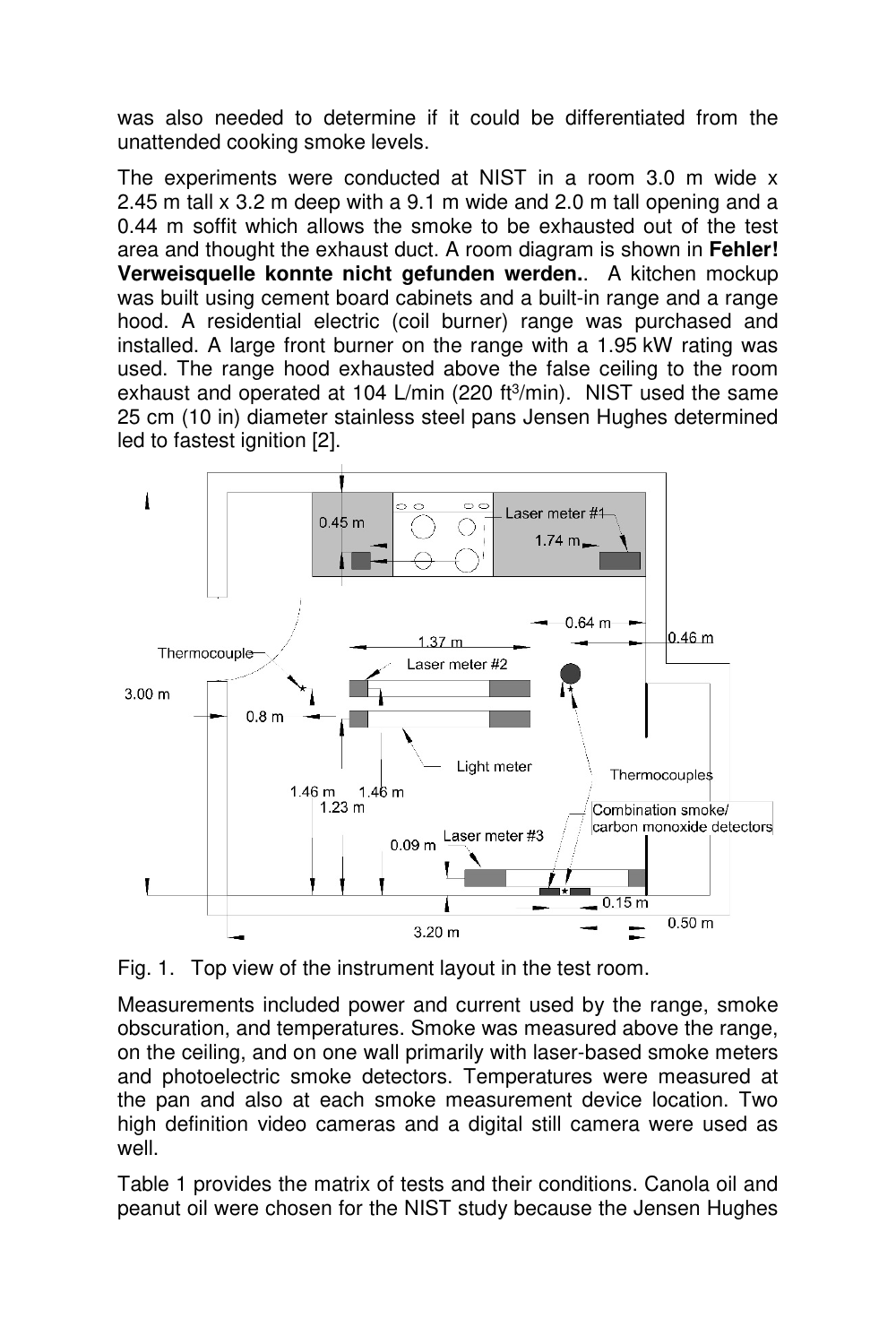results showed that they presented a challenge to the use of photoelectric smoke detection technology with late, high-temperature smoke production and similar or slightly earlier ignition times as other oils [2]. To allow comparison, the same amount of oil was chosen as well:  $300$  mL  $\pm 3$  mL for a 6.4 mm  $(1/4)$  in) depth in the pan. Bacon (224 g  $\pm$  2 g) was also selected as a meat for unattended cooking because it tends to produce smoke and ignite relatively early compared to cooking oils. Hamburgers (112  $g \pm 1$  g per patty) were selected as a surrogate for food undergoing an attended cooking process because smoke is often produced even while attended that can activate smoke alarms in adjacent rooms. Fifteen unattended and six attended cooking experiments were conducted. Oils and bacon were cooked on high heat while the hamburgers were cooked with typical procedures which involved flipping them at specified times and decreasing the heat from high to medium.

| <b>Unattended Cooking</b> |            |               | <b>Attended Cooking</b> |              |               |
|---------------------------|------------|---------------|-------------------------|--------------|---------------|
| Test<br>No.               | Food       | Range<br>Hood | <b>Test</b><br>No.      | Food         | Range<br>Hood |
| 1                         | Canola Oil | Off           | 16                      | 1 Hamburger  | Off           |
| 2                         | Canola Oil | Off           | 17                      | 2 Hamburgers | Off           |
| 3                         | Peanut Oil | Off           | 18                      | 2 Hamburgers | Off           |
| 4                         | Bacon      | Off           | 19                      | 3 Hamburgers | Off           |
| 5                         | Canola Oil | On            | 20                      | 1 Hamburger  | Off           |
| 6                         | Peanut Oil | On            | 21                      | 1 Hamburger  | Off           |
| 7                         | Canola Oil | On            |                         |              |               |
| 8                         | Peanut Oil | On            |                         |              |               |
| 9                         | Peanut Oil | Off           |                         |              |               |
| 10                        | Peanut Oil | On            |                         |              |               |
| 11                        | Peanut Oil | Off           |                         |              |               |
| 12                        | Canola Oil | Off           |                         |              |               |
| 13                        | Canola Oil | On            |                         |              |               |
| 14                        | Bacon      | Off           |                         |              |               |
| 15                        | Bacon      | Off           |                         |              |               |

Table 1. Test matrix with experimental conditions are listed for each.

# **Results and Discussion**

Fig. 2 is a plot of the food temperatures and duration of heating time at ignition for all of the experiments. Solid symbols represent the data for experiments with the range hood off. Symbols with the same color and shape are for experiments using the same foodstuff. There is no clear pattern of difference in ignition time or temperature related to the hood status. The plot does show similarly wide ranges of time and temperature for all of the foods tested. Peanut oil generally (but not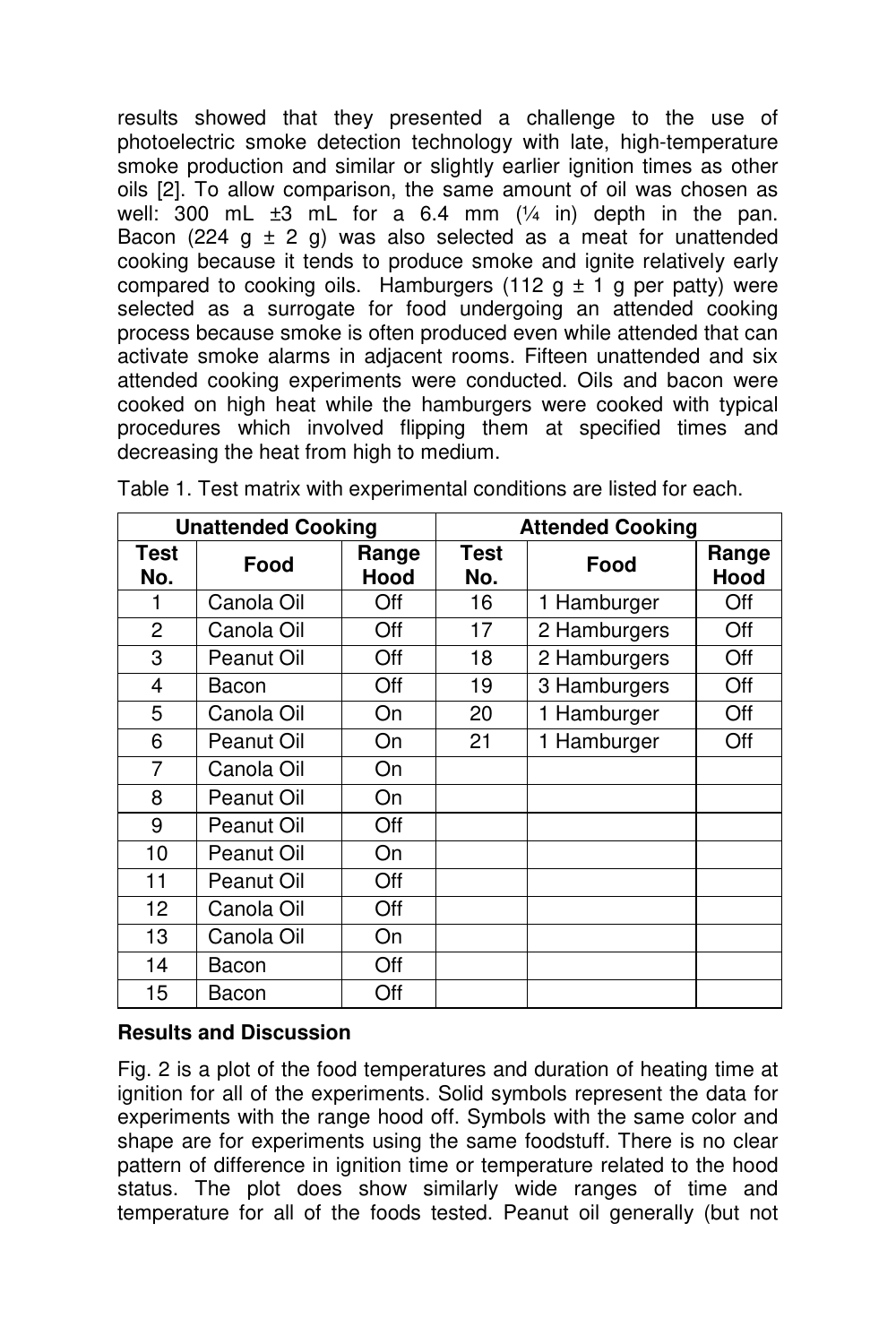always) had higher ignition temperatures than canola oil. This is consistent with what was found in the Jensen Hughes study [2].



Fig. 2. Food temperature versus ignition time for all experiments.

The reason for conducting experiments that represent attended, yet smoky, cooking as well as those that represent unattended cooking and lead to ignition is to determine if there is a sufficient difference between the smoke levels long enough before ignition to provide an alarm or warning threshold. It is important that the threshold is above maximum normal cooking obscuration levels so nuisance warnings are not experienced. The threshold should also be at minimum obscuration levels achieved during unattended cooking to allow the most time available for warning and manual shutdown or automated shutdown before ignition occurs.

Fig. 3 is a plot of the minimum obscuration levels for the smoke meter located on the ceiling for all of the experiments versus time before ignition. The time before ignition axis starts with 2 min before ignition on the left and ignition at 0 s on the right. The line drawn across the bottom of the plot is the maximum obscuration at the ceiling at any time during any of the hamburger experiments, 15.2 %/m. The plot shows that for the ceiling smoke meter position, which captures smoke as it starts to build a layer, all of the minimum obscurations for the different foods at 1 min before ignition and later are higher than the maximum obscuration produced by any of the hamburger experiments. This reveals that a time window on the order of 1 min is available at the ceiling location, during which a warning threshold could indicate approaching ignition without also being triggered by nuisance smoke levels.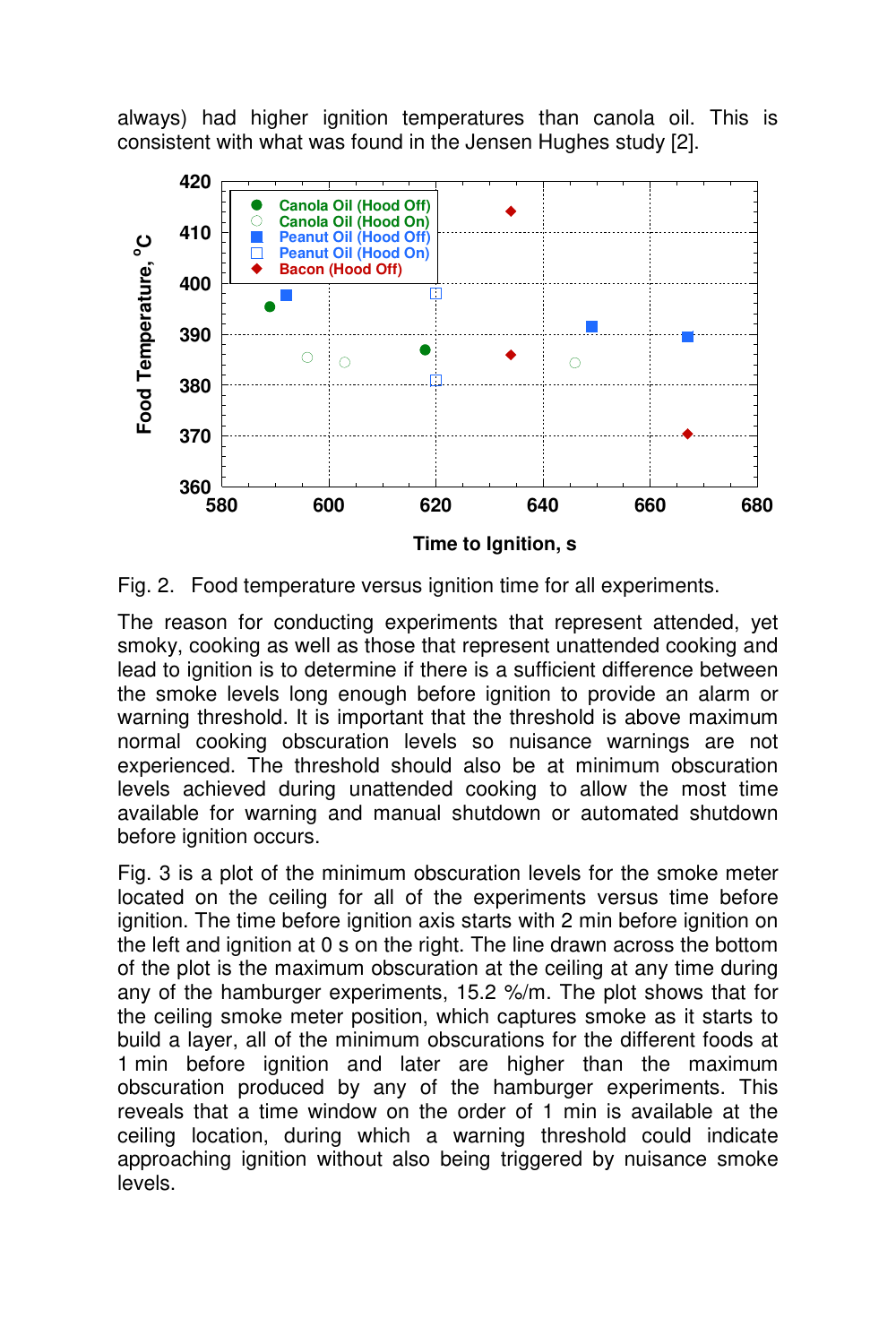

Fig. 3. Minimum obscuration for the ceiling smoke meter location plotted versus time before ignition. The maximum obscuration at the ceiling location is shown for all of the hamburger experiments. Some bacon data points are higher than the range displayed.



Fig. 4. Minimum obscuration for the wall smoke meter location plotted versus time before ignition. The maximum obscuration at the wall location is shown for all of the hamburger experiments. The bacon data points are higher than the range displayed.

**Fehler! Verweisquelle konnte nicht gefunden werden.** is similar to the previous figure but is for the wall location. The line drawn across the bottom of the plot is the maximum obscuration at the wall location at any time during any of the hamburger experiments, 12.5 %/m. The plot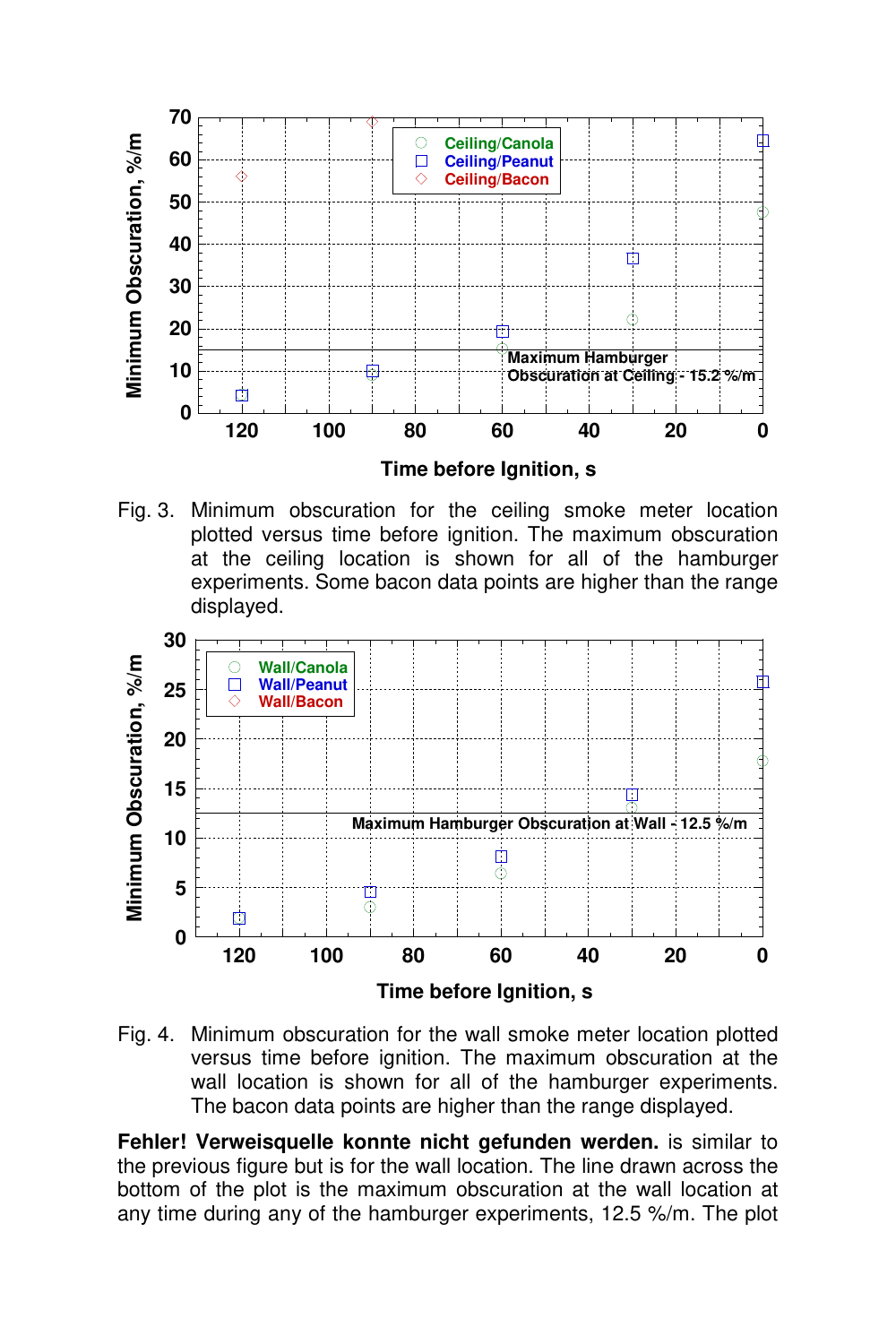shows that for the wall smoke meter position, which sees smoke after it has been further diluted (compared to at the ceiling) and descended as a thickening smoke layer, the minimum obscurations for the different foods are only greater than the maximum hamburger obscurations about 30 s to 35 s before ignition. This shows that a time window only on the order of 30 s is available at the wall location when a warning threshold could indicate approaching ignition without also being triggered by nuisance smoke levels. This is still sufficient time for a burner to be de-energized even accounting for the continued heating and increasing temperature (overshoot) of the pan and food after power is cut. This overshoot period was found to be about 5 s [2].

# **Conclusions and Future Work**

The following findings were observed:

- Similar qualitative results were found to the earlier NIST effort [7].
- Ignition temperature results were comparable to Jensen Hughes' results [2].
- Smoke production above the range usually reached unacceptably high obscuration levels greater than 52 %/m (20 %/ft) at least 2 min before ignition.
- A 2 min window was found between normal cooking smoke levels (for hamburgers) and approaching-ignition smoke levels from unattended cooking for smoke measured above and near the range burner.
- A 1 min window was found between normal cooking smoke levels (for hamburgers) and approaching-ignition smoke levels from unattended cooking for smoke measured at the ceiling.
- A 30 s window was found between normal cooking smoke levels (for hamburgers) and approaching-ignition smoke levels from unattended cooking for smoke measured on the wall.
- The standard threshold smoke detectors not designed for kitchen use alarmed minutes before ignition.
- Standard smoke detectors used for this study do not have the dynamic range to provide smoke measurement data beyond their programmed alarm threshold.

There are useful time windows (which vary by measurement location) for differentiation of smoke obscuration levels generated by normal and unattended cooking situations that could be utilized to either (1) alert an occupant to return and de-energize the range or (2) interface with an automatic de-energizing device connected to the range. This limited set of data was conducted in a single kitchen configuration. Results in kitchens of different dimensions than the configuration used in this test series could be impacted by the larger or smaller kitchen volumes. Larger kitchen volumes could decrease/delay the obscuration concentrations resulting in less time between alarm and ignition.